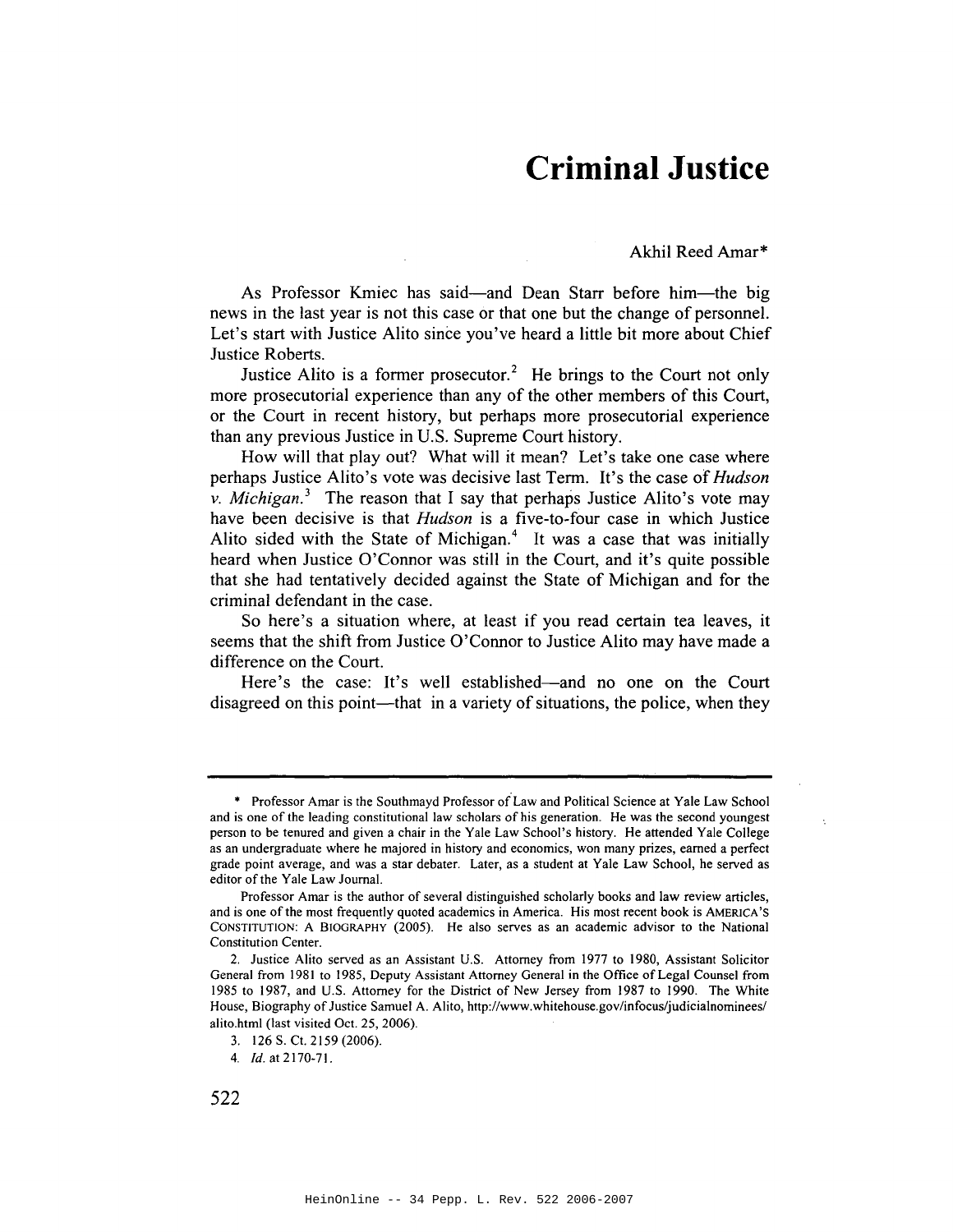get a warrant, have to knock and announce their presence and wait a little bit (say, ten to fifteen seconds) before they enter a dwelling place.<sup>5</sup>

Now, sometimes there are exceptions, in cases of danger and risk of destruction of evidence, but in this case, no one was really arguing that; Michigan was not arguing that the exception actually applied.<sup>6</sup> So the case was argued under the premise that the police were supposed to knock and announce they had a warrant. And though the police did in fact have the warrant, they didn't wait the ten seconds.<sup>7</sup> They knocked and then just came in, and they found cocaine.<sup>8</sup> They found what they were looking for.

And the question is whether the cocaine should have been suppressed, should have been excluded, because they didn't follow the rule of waiting the ten to fifteen seconds.<sup>9</sup> And by vote of five to four, the Supreme Court said that exclusion is not required in this situation.<sup>10</sup>

Now, this case involved only a tiny comer of Fourth Amendment doctrine and a really small set of facts, but the reasons that were given are quite significant and may foreshadow something interesting in future cases. And remember, Justice Alito is the swing voter in effect on this because it's four to four when he joins the Court.

The opinion of the Court, written by Justice Scalia, makes a couple of arguments. Here's one: There's no causation. There's no causal link between the violation—the fact that the cops didn't wait the ten to fifteen seconds—and the finding of the cocaine.<sup>11</sup> If the police had waited ten to fifteen seconds, they would have found the cocaine ten to fifteen seconds later. So what's the difference? (And by the way, if the homeowner would have gotten rid of the cocaine in those ten to fifteen seconds, well, then maybe the cops shouldn't have had to wait in the first place.)

So that's one argument: There's no causation. That's actually a really significant point when you think about it. Later, I'm going to give you another kind of case where that point could be very significant. But before I do, here is another thing that the majority said: There's no good fit between exclusion of evidence and the relevant values that the Fourth Amendment is

<sup>5.</sup> The common law knock and announce rule is "embedded in Anglo-American law." Wilson v. Arkansas, 514 U.S. 927, 934 (1995) (quoting Miller v. United States 357 U.S. 301, 313 (1958)).

<sup>6.</sup> See id. at 2163.

*<sup>7.</sup> Id.* at 2162.

<sup>8.</sup> *Id.*

<sup>9.</sup> *Id.* at 2162, 2171 (acknowledging that the police in this case only waited about 3-5 seconds whereas previous cases have held 10-20 seconds is reasonable).

<sup>10.</sup> *Id.* at 2168.

II. *Id.at2164.*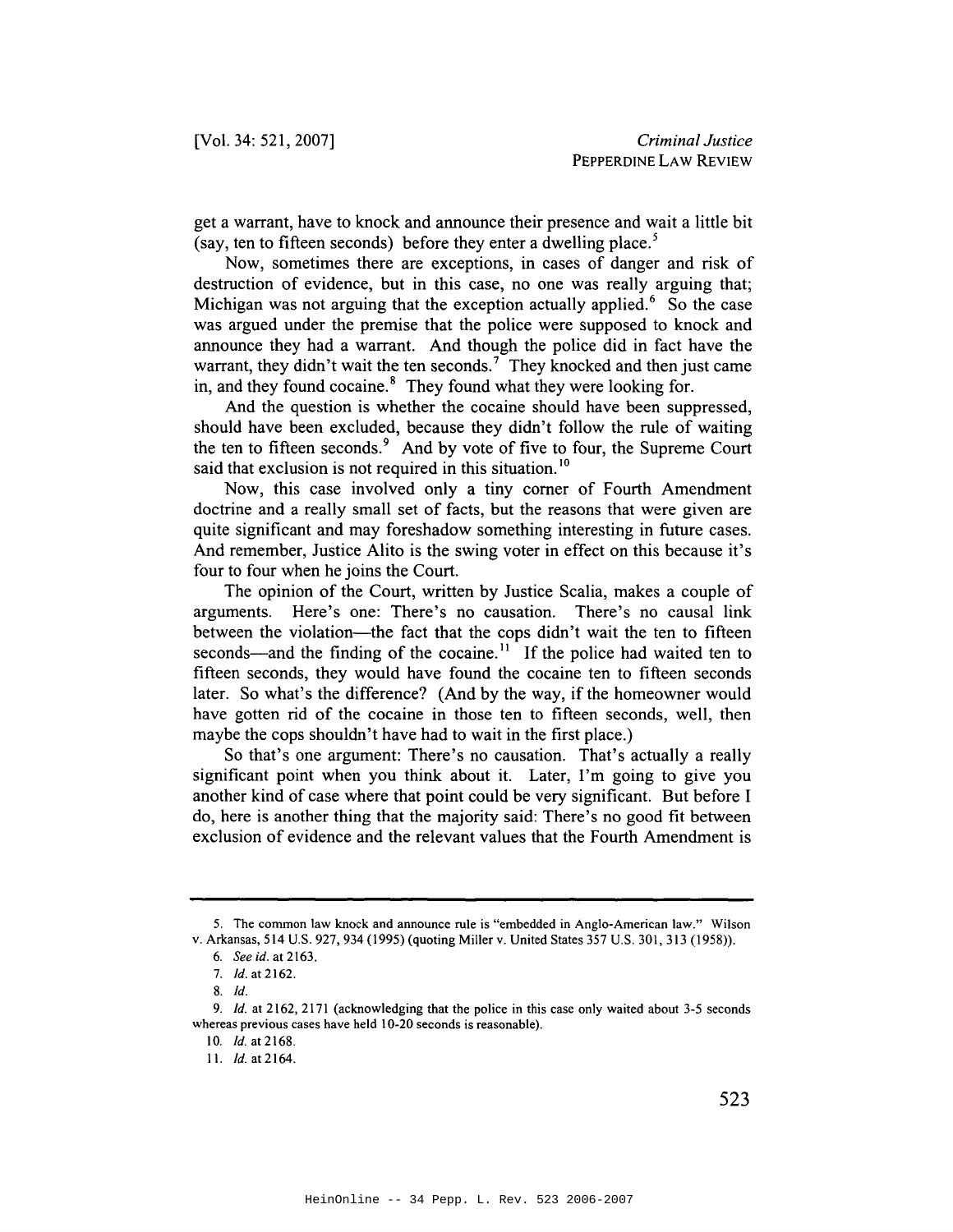designed to serve.<sup>12</sup> In fact, in a variety of situations, civil damage actions might be a better way of vindicating the Fourth Amendment.<sup>13</sup>

To flesh out this point, consider why it would ever matter whether the cops waited the fifteen seconds. Here's a hypothetical case that Justice Scalia seemed to hint at. (I'm elaborating a little bit on his intuition.) Let's imagine *not* a guilty homeowner where the cops find the drugs. Let's imagine an innocent homeowner. She's in her nightgown. The cops don't wait the ten to fifteen seconds, and they just bust in and she hasn't even had a chance to cover up.

Now, in this hypothetical case, you can see the harm that's done by that failure to wait fifteen seconds. Let's further imagine that the cops don't find anything incriminating when they search her house. She's innocent. The exclusionary rule does her no good at all. It really isn't connected to the real wrong. The wrong isn't really done to the guilty person when you find the cocaine ten seconds later. It's really done to the innocent person when her privacy and dignity have been invaded without proper respect at the door.

And the suggestion by the Court is that there actually is a better way to remedy various sorts of Fourth Amendment violations.<sup>14</sup> A better remedy, for example, would be a civil damage action-a *Bivens* type of action if it's the FBI that blunders in,  $15$  or a Section 1983 civil rights suit if it's state or local police.<sup>16</sup> And punitive damages might issue. I wouldn't mind being on the legal team taking the nightgown-clad plaintiffs case on a contingency fee basis because a local jury may be outraged by the violation of the privacy and dignity. That's the kind of case where the Fourth Amendment would be properly vindicated, not this one where the guy is trying to exclude evidence and where they would have found it anyway ten seconds later.

Those are the two arguments made by the Court. In response, the dissenters, led by Justice Breyer, said that the Fourth Amendment was violated, and what we do in Fourth Amendment violation cases is exclude evidence.<sup>17</sup>

*Hudson* itself directly applies only to a small number of knock-andannounce situations. It can be read in a very narrow way, if we were inclined to do so. On the facts of the case, here is an important thing to reiterate: the police actually had a warrant-a point that the majority

*<sup>12.</sup> See id.* at 2166-68.

<sup>13.</sup> *See id.* at 2167-68.

*<sup>14.</sup> See id.*

IS. A *Bivens* action is the federal analog to constitutional tort suits brought against state officials. *Bivens v. Six Unknown Fed. Narcotics Agents,* established that the victims of a constitutional violation by a federal agent have a right to recover damages against the official in federal court despite the absence of any statute or state common law conferring such a right. *See* 403 U.S. 388, 397 (1971).

*<sup>16.</sup> See* 42 U.S.C. § 1983 (2006).

*<sup>17.</sup> Hudson,* 126 S. Ct. at 2173.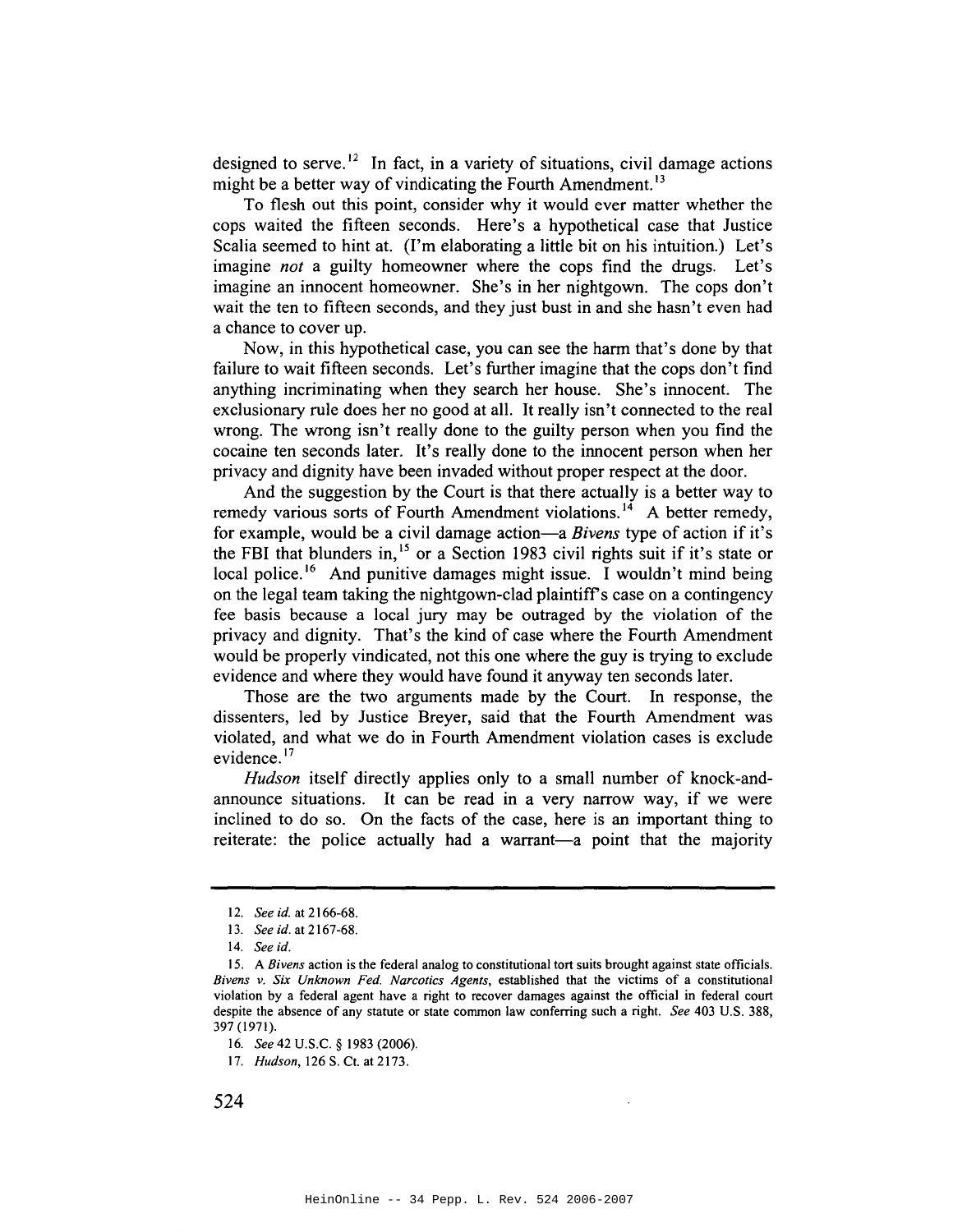emphasizes and that Justice Kennedy, who writes a separate concurrence, also emphasizes. We need to understand that. The cops are not just blustering in without a warrant. The defendants say, "Yeah, but they didn't *comply* with the warrant 'cause the warrant said to wait fifteen seconds and they didn't." So that was the debate.

But with these two lines of argument that the majority put forth, let me give you a couple of future cases, ranging far beyond the facts of *Hudson,* where the majority's logic might have more sweeping significance. Imagine the very common situation where the cops don't have a warrant but they do have probable cause. They could have gotten a warrant. Let's imagine that they didn't because they thought this case fell into one of the very many exceptions to the so-called "warrant requirement." So imagine that the police, in good faith, didn't get the warrant, but they could have easily done so—it would have easily issued. They go, they find the stuff, and now they say, "It's true that we violated the Fourth Amendment because we were supposed to get a warrant, but we could have gotten one issued. It would have been issued, and if it had, we would have found the stuff just the same way."

Now, that's not a small category of cases. That's a lot of cases. In many, many cases, actually, the Supreme Court has excluded evidence where there was probable cause. A warrant clearly would have issued, but it didn't on the facts of these cases. Now, are the Justices going to apply *Hudson's* causation analysis in these cases? If so, this would actually be a pretty big exception to the exclusionary rule.

Justice Kennedy could say, oh, that's a very different case because in this new case no warrant actually was issued whereas in *Hudson,* it did. On the other hand, I am positing a case in which the cops also were acting in good faith. In *Hudson,* by contrast, the cops didn't give a reason why they just blustered in.

Here is another possible line of cases that *Hudson* might spawn. Let's imagine that California or some other state says to itself, "The Supreme Court is telling us the exclusionary rule is not great in a whole bunch of situations. Civil damages are a better way to go. Civil damage suits are actually the way the founders went; no founder believed in the exclusion of evidence. No English court ever excluded evidence on Fourth Amendment grounds at the time of the founding. No American court, state or federal, ever did so for the first 100 years after the Declaration of Independence.<sup>18</sup> The exclusionary rule is distinctly a modem creation and now the *Hudson*

<sup>18.</sup> In the U.S. Supreme Court, the exclusionary rule first appeared in Weeks v. United States, 232 U.S. 382 (1914). *Weeks* in tum built on Boyd v. United States, 116 U.S. 616 (1886).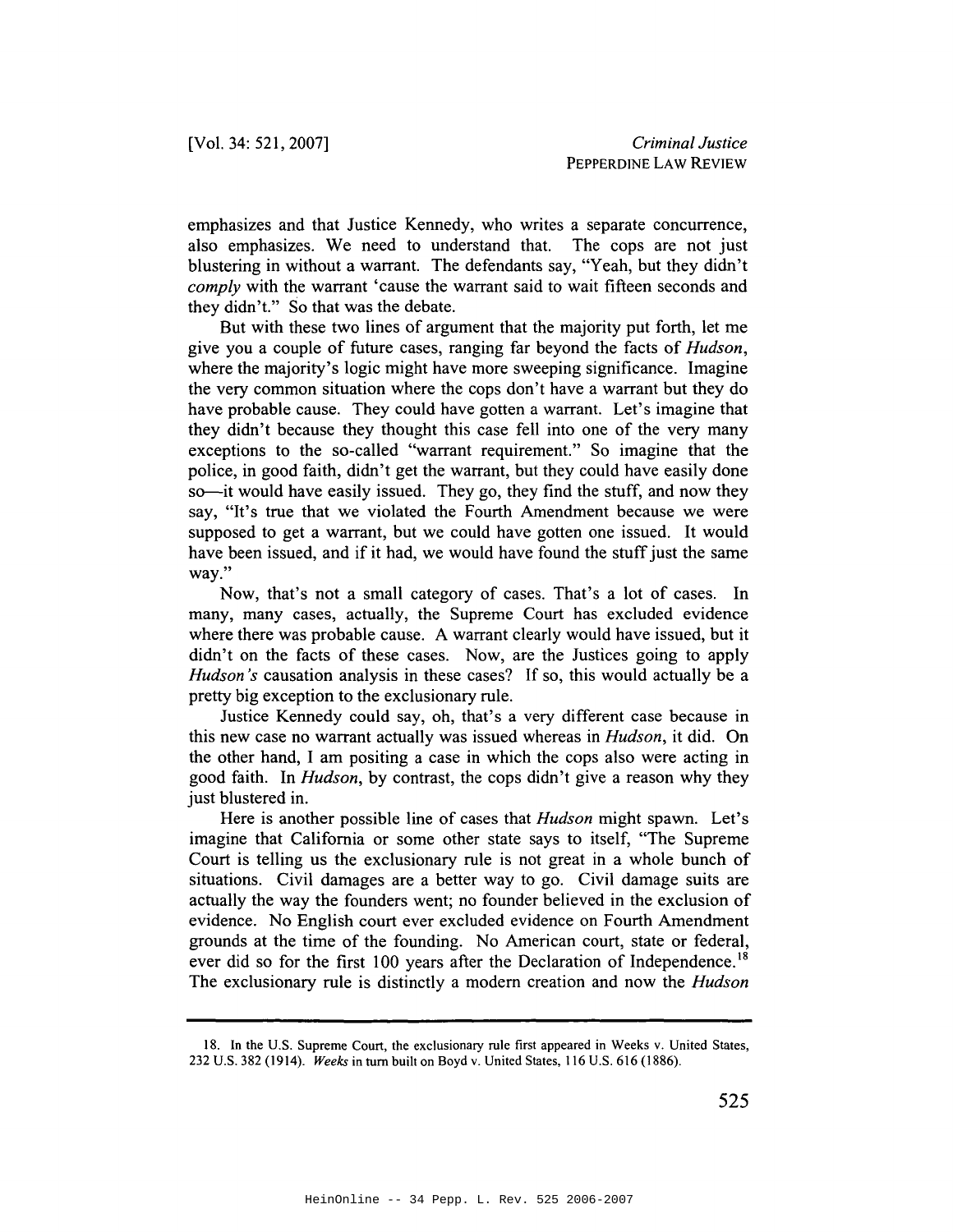Court is saying that it is also a very costly one, one that really doesn't fit the Fourth Amendment right. The right is really the right of innocent people to be protected in their dignity, not the right of guilty folks to get away with their crimes."

So suppose California, or some other state, were to say, "You know what we're going to do? We're going to provide more remedies for innocent people. We're going to get rid of sovereign immunity, we're going to waive qualified immunity of government officials, and if we really provide full remedies for the innocent, we'd like to opt out of the regime of exclusion." And you laugh, but I'm not at all sure that the Supreme Court says now that that's impermissible. The Court may actually be encouraging states to consider creating alternative remedial regimes to exclusion, regimes that better fit the real violation, which as I said, is most clearly seen with the innocent homeowner rather than the guilty drug dealer. So that's my take on *Hudson.*

In another important criminal procedure set of cases, last Term, the Supreme Court clarified the Confrontation Clause.<sup>19</sup> The Sixth Amendment says, "In all criminal prosecutions, the accused shall enjoy the right to be confronted with witnesses against him."<sup>20</sup> If you read that language, it's absolute. It says, "The accused shall enjoy the right." But for a long time, courts didn't read it in an absolute way. They basically said, "Well, you know, you can't really always allow the defendant to confront the witnesses against him. In all sorts of situations, although hearsay evidence is often impermissible, the government may create exceptions to the hearsay rule, and if those exceptions are reasonable, then we're going to deem the confrontation right satisfied." $2<sup>1</sup>$ 

In response, Justice Scalia and others said, "Well, where does it say that in the Sixth Amendment? Isn't this an absolute right? And if it is, how could it ostensibly be an absolute right given that we have all sorts of exceptions to the hearsay rule—reasonable exceptions? Answer: The hearsay rule is actually different from the Confrontation Clause. We need to have a better definition of who is the witness within the meaning of the Confrontation Clause."<sup>22</sup>

To illustrate this new approach, let's imagine that Bob sees Doug and starts chatting and says, "You know, I saw Akhil running across the street yesterday, and he was acting weird." And then later on, it becomes apparent that a crime was committed on that day and the government decides to put me (Akhil) on trial. But Bob is now off trekking in Nepal. He's unreachable. So Doug takes the stand and says, "Well, Bob told me that he

*<sup>19.</sup> See* Davis v. Washington, 126 S. Ct. 2266 (2006).

<sup>20.</sup> U.S. Const. amend VI.

*<sup>21.</sup> See* Ohio v. Roberts, 488 U.S. 56, 65 (1980).

*<sup>22.</sup> See Davis,* 126 S. Ct. at 2274-77.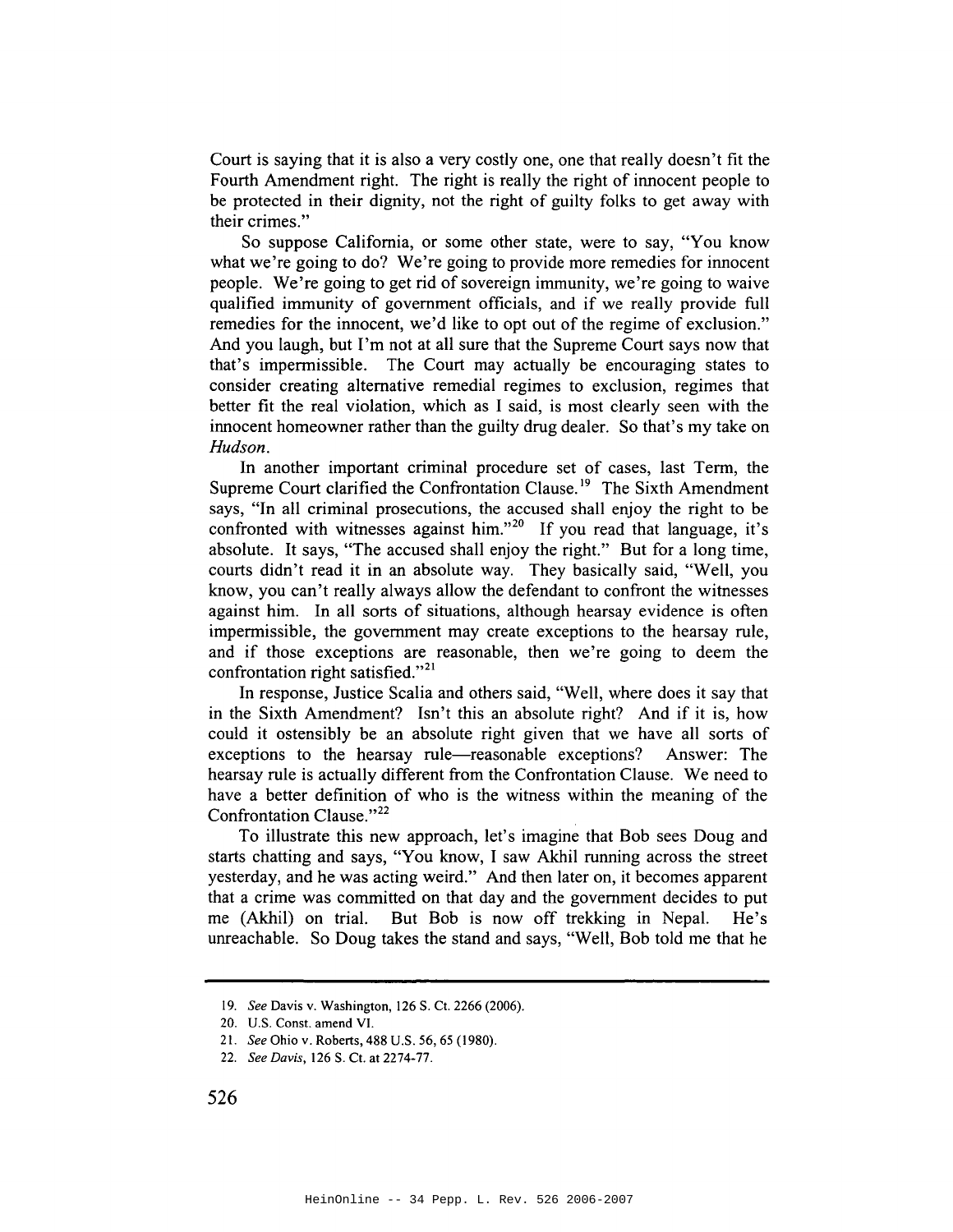saw Akhil running around that day." Now, when Doug takes the stand, that's hearsay. That hearsay might fall into an exception or not, but if the hearsay is admitted, would it be a Confrontation Clause violation?

On the one hand, I'm not getting to look Bob in the eye. But on the other hand-and this is the key point stressed by Scalia and others in the new understanding—Bob is really not a "witness" within the meaning of the Sixth Amendment. He never took the stand. He never talked to the police, he never swore an oath. At the time that he was talking to Doug, the crime may not have even have fully occurred. Maybe actually I was running across the street as part of a plan where the last criminal act was done several days later. Bob may not have even known that there was anything criminal about my conduct when he was talking to Doug-so it is a mistake to treat Bob as a "witness" within the meaning of the Sixth Amendment.

This is the new approach to a Confrontation Clause, and the Supreme Court is moving to this more textualist approach. The Confrontation Clause is absolute, but not everything is really witnessing. Certain out-of-court statements (like Bob's) are not properly understood as witnessing.

So how should we think about witnessing? Let's start with an easy case: It would be wrong for a state or the federal government to try me as a defendant, have Bob testify under oath to the jury, and just exclude me from the proceeding. That's obviously a violation of the Confrontation Clause. Now, it would be equally obvious if instead of that, on the day before the trial, the government videotaped Bob under oath. He gives a full deposition, an affidavit, but I'm not there. The government excludes me, and then the government introduces that affidavit and deposition to the jury. That too seems like a textbook violation of the Confrontation Clause.

If you're with me so far, how about if the deposition or the affidavit that the police get isn't the day before the trial, but a month before the trial, and it takes place in the police station? Maybe the result would be the same. The police are in effect getting his testimony, getting his affidavit, and not letting me look him in the eye. They are treating him really as the witness because he's acting as a witness under oath and with full transcription.

Well, what if he's not under oath at the police station? Is that a violation? Now we're starting to get a little closer to the line. But what is clear on the other side is that when Bob talks to Doug, and when the police weren't remotely involved, and when Bob may not even have known that there was a crime going on, and indeed when the crime may not have even occurred-in that situation, there is no Confrontation Clause issue. There is no improper Sixth Amendment witnessing. That situation raises a hearsay question but not Confrontation Clause issues.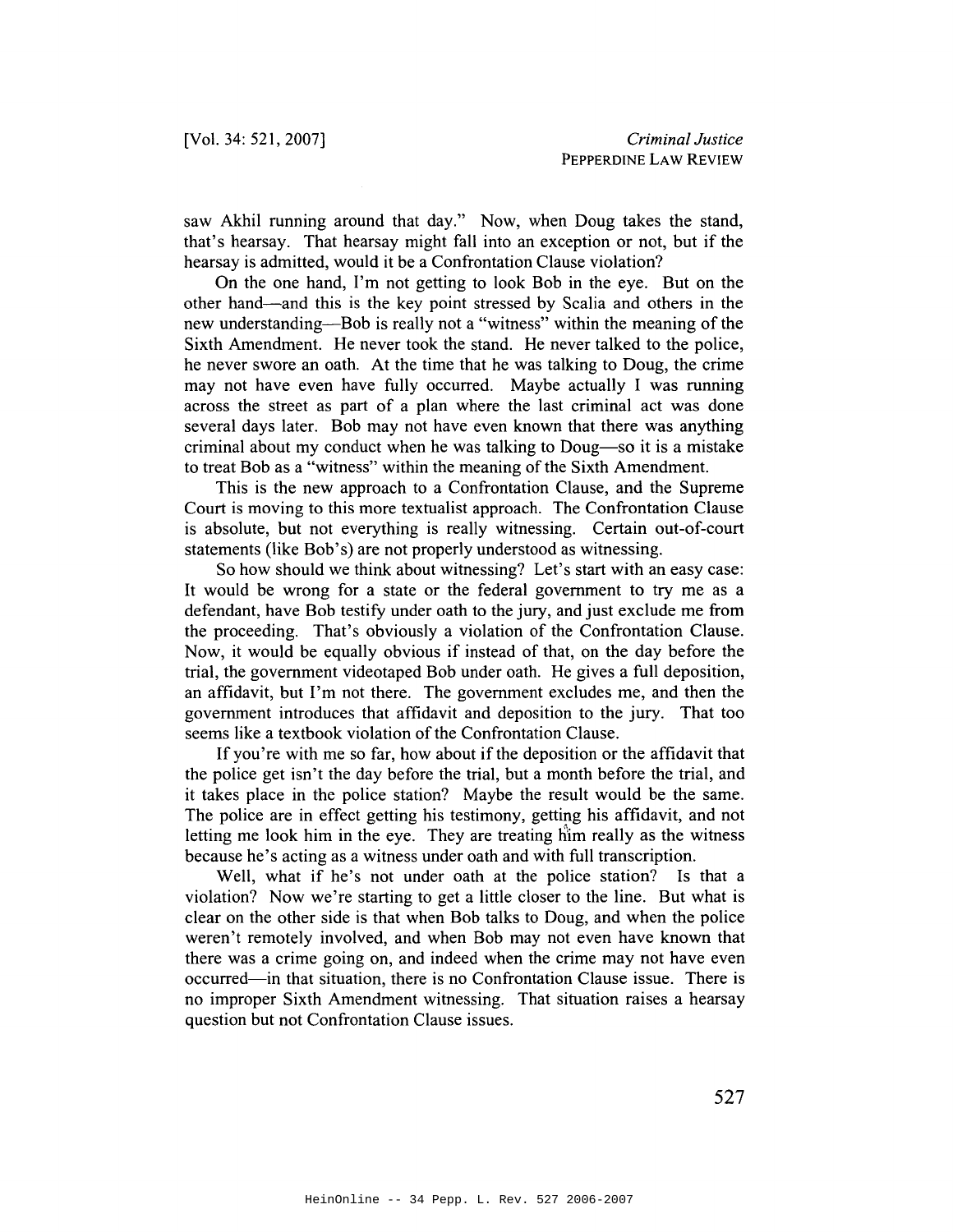And that is the basic approach of the current Court. So the Court is now trying to draw some fine lines. Justices Thomas and Scalia, who both actually led this revolution away from a hearsay approach toward a more categorical approach, are now beginning to disagree amongst themselves in these close cases. Let me just give you the facts of the cases before the Court last Term. They are 911 cases. **In** one situation, a woman calls up, tells the cops that something bad is happening to her, begs them to please come immediately, and later this 911 recording is introduced at trial.<sup>23</sup> Is that like an affidavit or not?

The Court last Term said no, no, that really wasn't like an affidavit.<sup>24</sup> That was trying to help out someone in an emergency. That wasn't a criminal interrogation. It was not like an affidavit or a deposition. But it might be different if, after the emergency has passed, the police go to her house and start questioning her about what happened, and then introduce that transcript. That looks more like an affidavit.<sup>25</sup>

One other thing in these cases that's interesting: suppose the victim does not want to testify at trial because the defendant beat her up and threatened her and she is afraid for her life. Has the defendant by his own conduct forfeited his right to the confrontation? Should he be estopped from complaining if the reason she is not testifying is that he really threatened her? It's tricky, of course, because whether he threatened her or not is very closely connected to whether he is guilty of the underlying offense for which he's been charged, but the Justices have now opened up the possibility that they are going to take forfeiture and estoppel very seriously in future cases.

Two more issues, and then I am going to sit down. One is the issue of peremptory challenges. **In** a case that came out of California, *Rice v. Collins,26* a question arose whether the prosecutor had used race impermissibly in challenging a would-be juror. Everyone now agrees that it is unconstitutional to exclude you from being a juror because of your race, whether the person trying to exclude you is the prosecutor or the defense attorney, for that matter.<sup>27</sup> Lawyers are not supposed to use race in picking jurors. (But see the O.J. Simpson case.)

**In** the *Rice* case, everybody agrees that the prosecutor was not supposed to use race.<sup>28</sup> The question, though, was: Did the prosecutor in fact do so? The state courts, after looking carefully at the issues, said they were convinced that the prosecutor really wasn't excluding Juror Sixteen for racial reasons. He was instead excluding her because she rolled her eyes and

*28. See Rice,* 126 S. Ct. at 972-73.

*<sup>23.</sup>* !d. at 2276-78.

*<sup>24.</sup> Id.*

*<sup>25.</sup> Id.* at 2278-79.

<sup>26.</sup> 126 S. Ct. 969 (2006).

*<sup>27.</sup> Id.* at 972-73.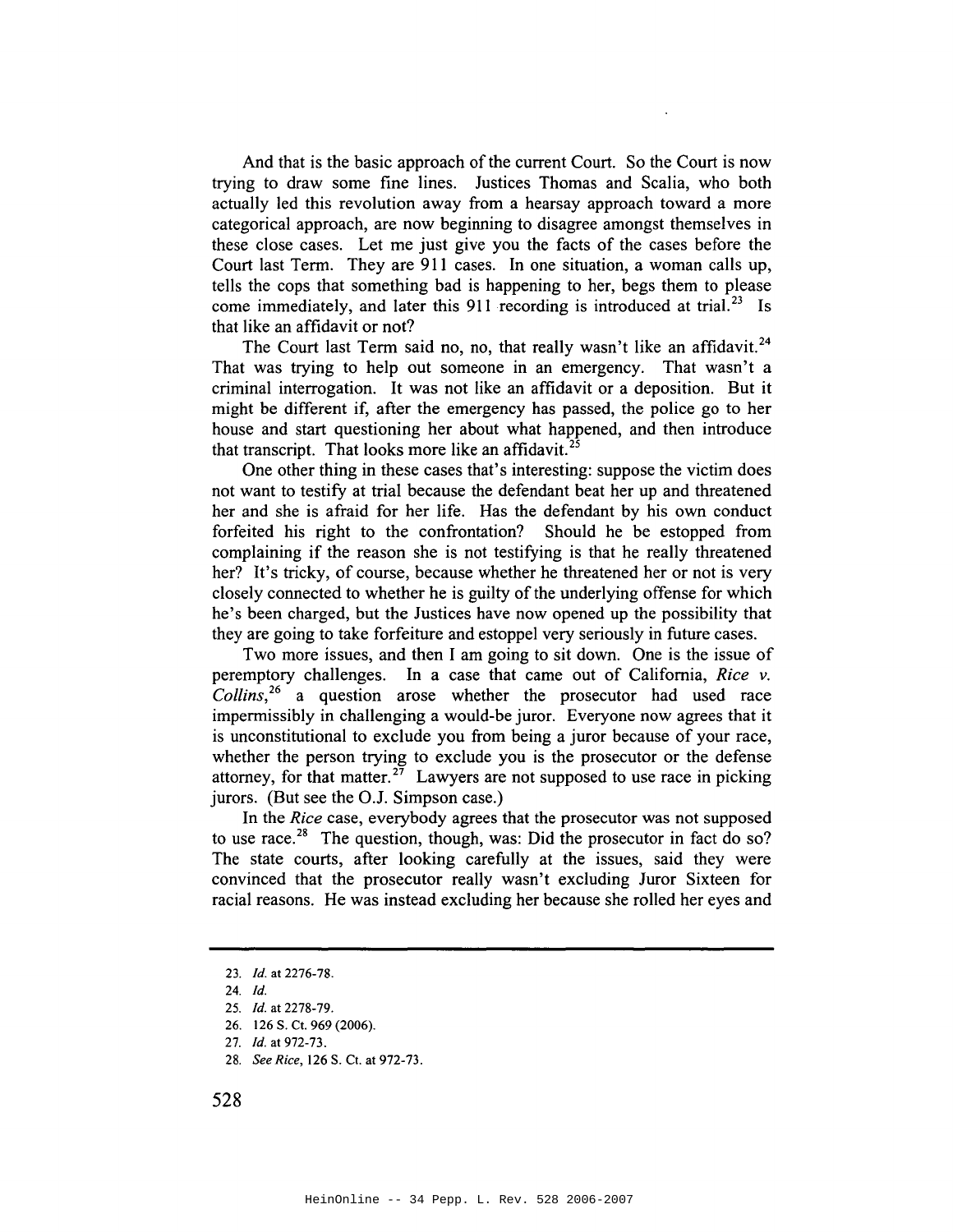she seemed young and maybe soft on crime, not because of her race as such.<sup>29</sup> And the Ninth Circuit said, "We don't buy it. We think it was race."<sup>30</sup> And the Supreme Court overruled the Ninth Circuit. They do that a lot. And they said, "No. You're supposed to take seriously reasonable determinations of fact made by state courts, and this was a reasonable call," and that was unanimous.<sup>31</sup> So far, that's not exactly headline news: The Supreme Court often slaps down the Ninth Circuit unanimously. (There's one judge, for example, on the Ninth Circuit, who, if memory serves, was unanimously struck down five times in a single Term several years ago. This judge is a graduate of the Yale Law School.)

But what is new and notable is that Justice Breyer, joined now by Justice Souter, said we should get rid of peremptory challenges altogether.<sup>32</sup> We should be abolitionists about this, because as long as we allow peremptory challenges, they are going to be used in race-based or genderbased ways that are going to be difficult to prevent or to smoke out after the fact. $33$ 

By the way, what was the supposedly *permissible* justification for bouncing Juror Sixteen? That she was young. But she was over eighteen, old enough to vote. Think how intolerable it would be if the registrar basically stated, "Well, you're over eighteen, but you look too young. So we're not going to let you vote." If you're old enough to vote, why aren't you old enough to vote on a jury-free from discrimination? There's a constitutional amendment on this issue-the Twenty-sixth Amendment, to be precise. You can't discriminate against someone in the vote because they are nineteen as opposed to twenty-nine.

Why should we be discriminating against people in jury service because they are nineteen instead of twenty-nine? Why shouldn't all Americans who have a right to vote also have a corresponding right to serve without discrimination in the courtroom itself? This is what Thurgood Marshall said a generation ago. <sup>34</sup> Justice Breyer two Terms ago first took up this cause. Now Justice Souter has joined him. So you might hear more about this. When two Justices agree—whenever two or more gather in the name of a certain idea-sometimes things follow. So keep an eye on that for the future.

<sup>29.</sup> Jd. at 973.

<sup>30.</sup> *See generally* Collins v. Rice, 365 F.3d 667 (9th Cir. 2004).

<sup>31.</sup> *See Rice,* 126 S. Ct. at 972-73.

*<sup>32.</sup> See id.* at 977 (Breyer, J., concurring).

<sup>33.</sup> Jd.

*<sup>34.</sup> See generally* Batson v. Kentucky, 476 U.S. 79,102-08 (1986) (Marshall, J., concurring).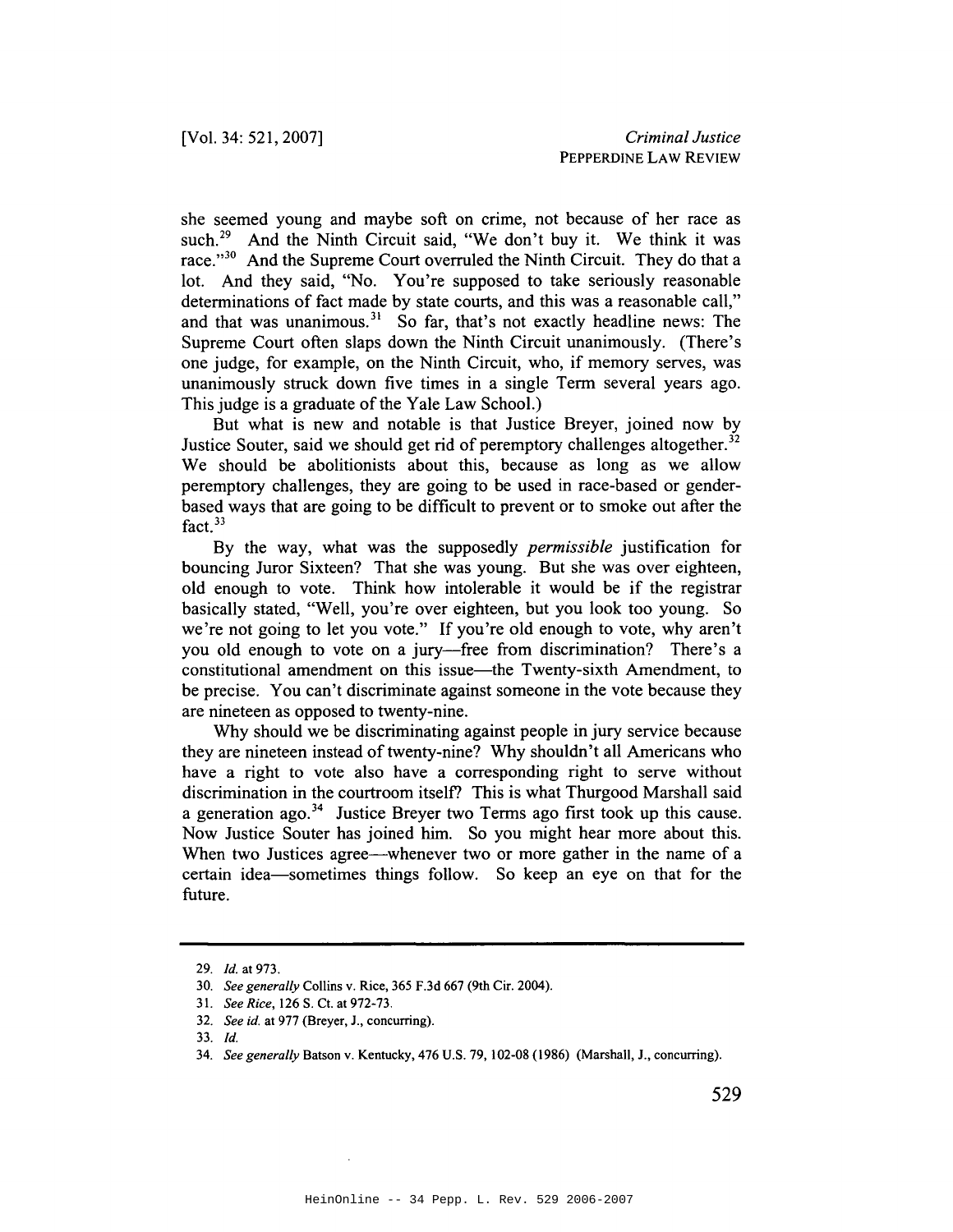Finally, what about the issues that Justice Alito was being asked about in the video clip—the issues of actual innocence, DNA, and the death penalty?

The Supreme Court decided several cases this Term, and I really wonder whether we've got the big picture right here. In one case, *Kansas* v. *Marsh*,<sup>35</sup> the question was whether when the aggravating factors are balanced perfectly against the mitigating factors, you can ever have the death penalty, and the Supreme Court said, "Yes, you can," and the dissenters said, "You know, there's a lot of recent evidence that innocent people may be being executed and that means that we should be very careful about the death penalty, and maybe in any close case we should side with the defendant."<sup>36</sup> And Justice Scalia, responding to the dissenters, says this case at hand has nothing to do with innocence.<sup>37</sup> He says—and I quote—"The dissenters' proclamation of their policy agenda in the present case is especially striking because it's nailed to the door of the wrong church; that is, set forth in a case litigating a rule that has nothing to do with the evaluation of guilt or innocence. $^{338}$ 

OK. So this is about aggravating and mitigating factors. There's no debate about whether the person did it or not. Maybe Justice Scalia has a point. But now take cases where there *is* a real debate about whether the person did it or not. In fact, let's imagine a case where it's pretty clear that no reasonable juror could decide beyond reasonable doubt that he did it. Can we still execute him?

That was the question that Justice Alito tried to field in the video clip.<sup>39</sup> There was a lot of discussion about procedure, but what about innocence?

In a case called *House* v. *Bell,40* there was DNA evidence. It was a death penalty case, and here's what the Court said. Some Justices in dissent said that actually the person's DNA evidence doesn't prove that he's innocent.<sup>41</sup> The Court thought at the very least that the DNA proved that there was clearly reasonable doubt.<sup>42</sup> Here's what they said, per Justice Kennedy: While "[t]his is not a case of conclusive exoneration," and the issue is close, "this is the rare case where had the jury heard all the conflicting testimony," including some DNA evidence that they didn't get a chance to hear that pointed away from the defendant, "it is more likely than

*37. [d.* at 2532 (Scalia, J., concurring).

- 40. 126 S. Ct. 2064 (2006).
- *41. See id.* at 2096 (Roberts, c.J., concurring in part and dissenting in part).

<sup>35.</sup> 126 S. Ct. 2516 (2006).

*<sup>36.</sup> See id.* at 2523, 2544-45.

<sup>38.</sup> *Id.* (Scalia, J., concurring).

*<sup>39.</sup> See supra* note I.

*<sup>42.</sup> [d.* at 2078-79.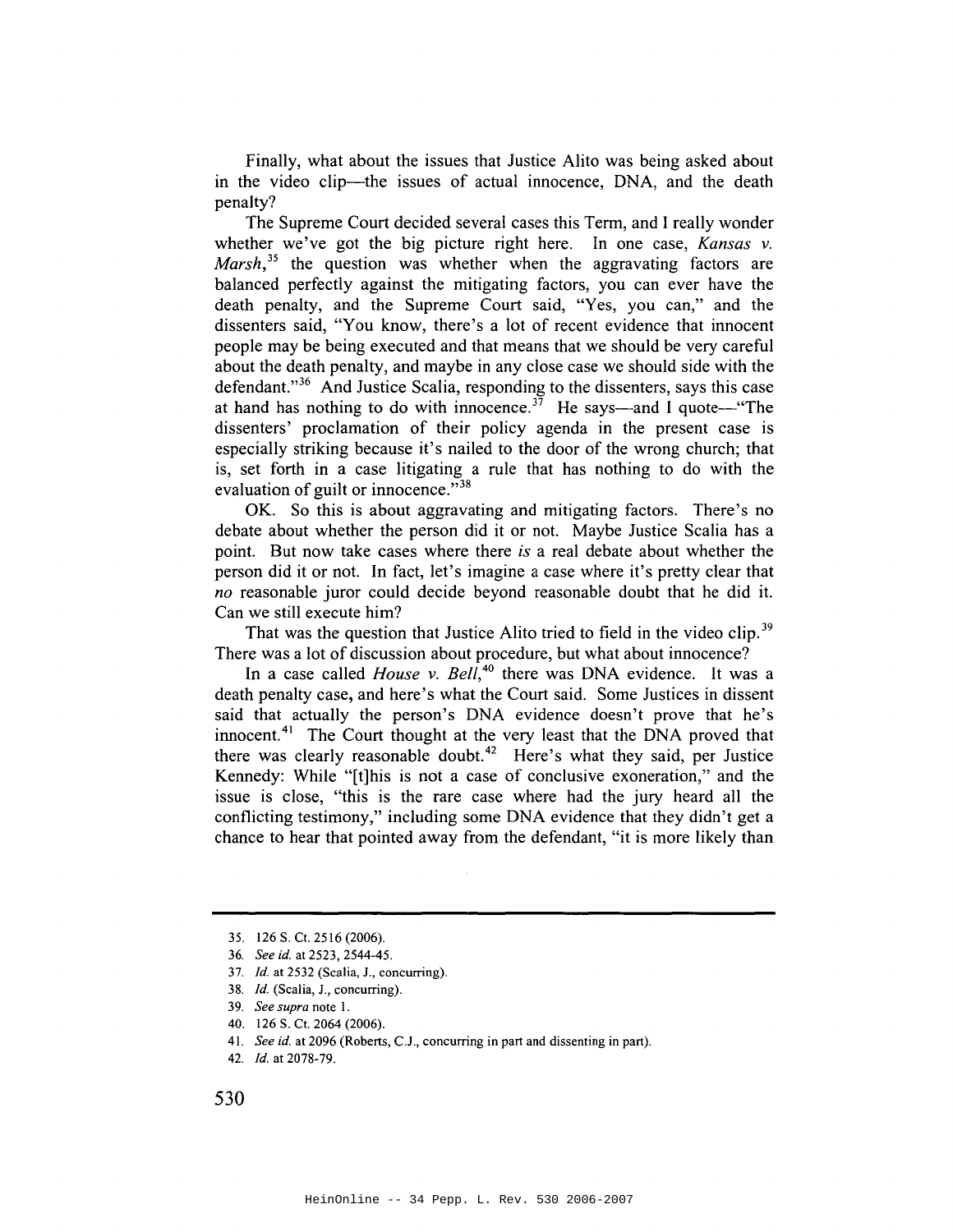not that no reasonable juror viewing the record as a whole would lack reasonable doubt."<sup>43</sup>

So if they had had this evidence at the trial, none of the jurors should have voted to convict, and a judge should have ordered an acquittal as a matter of law. What happens to the defendant in this case? Does he get acquitted as a matter of law? No. Does the court even say, "Well, at very least, you can't put him to death"? No. Does he automatically get a new trial? No. All that follows when no reasonable juror could have found more likely than not that this person did it beyond reasonable doubt is that he gets to argue his procedural technicalities.

That's what Justice Alito, then Judge Alito, was beginning to tell you in that video clip,<sup>44</sup> and I wonder whether we're missing the basic point, which is-or should be, I think-about innocence. It should be about guilt or innocence in the exclusionary rule context, but it should also be about guilt or innocence in the case of newly discovered evidence, especially, I think in death cases. Also I've argued that our trials should be about nondiscrimination, and we should, in fact, get rid of the peremptory challenge. We should take up the challenge that Thurgood Marshall offered up a generation ago. Thank you.

## QUESTIONS By DAVID G. SAVAGE

DAVID G. SAVAGE: Well, Akhil, how about giving an answer to the sort an intriguing proposition you throw out. Should the Court overturn the exclusionary rule, and what would take its place? I can imagine, as you said, that there's a lot of good arguments against the exclusionary rule, but what if I'm a member of the LAPD, the Court overturns the exclusionary rule, and I say, "From now on, with these drug cases, let's go out there. Let's break into the house, break down the door. Most of the time the occupants are going to be drug dealers, and we're home free. Maybe one out of twenty are not, but let them sue. It will take a long time."

But if the police take that—if there's no penalty for violating the Fourth Amendment, they could just routinely violate the Fourth Amendment and then maybe occasionally have to deal with a lawsuit down the road.

AKHIL REED AMAR: So let me flip it around and talk about all the cases where right now, unless you have a robust regime of simple damages, there's no remedy. If the cops know I'm innocent and they just want to

*<sup>43.</sup> Id.* at 2086.

*<sup>44.</sup> See supra* note I.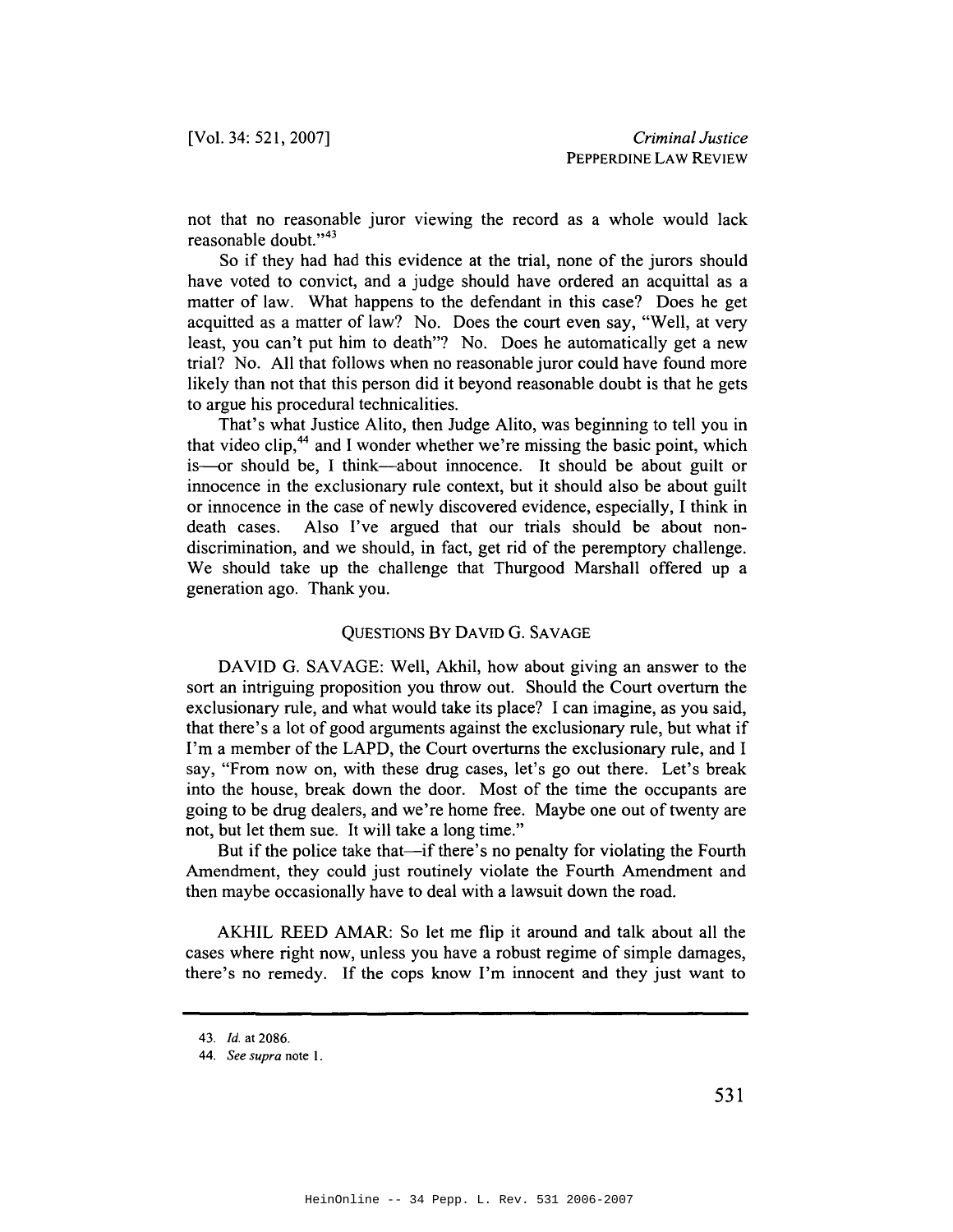harass me because of my race, politics, or gender; if they strip search me, humiliate me, yet they know I'm innocent, so there will be nothing there to exclude; if they rough me up, via police brutality; for me and for many others like me, damages may be the only possible approach. As the Court put the point in a famous case involving Webster Bivens, an innocent man degraded by police officers, it is "damages or nothing" for innocent people who have already been abused.<sup>45</sup>

The way we vindicate constitutional rights across the board is by using techniques of damages, including punitive damages. For example, this is how we vindicate a wide range of due process, equal protection, and First Amendment cases. So you can never rely solely on exclusion just because it would be open season on the innocent people of the world.

Now, I actually think we're not doing right by the innocent people of the world. We've created too many governmental immunities, even in cases of clear constitutional violation. But once we actually start to remedy that situation-and cases like *Hudson* are perhaps encouraging federal lawmakers, state legislatures and even state judges to think about remedial alternatives—then the question is, if we really do have robust forms of deterrence and punitive damages in these other areas, do we need to rely as heavily on exclusion as we have in the past?

So what gets the LAPD's attention? Well, they brutalized Rodney King, and a civil damage action was brought and millions of dollars of punitive damages <sup>46</sup> were assessed and taxpayers began to ask, "Should we be paying for this? Should our police department be doing this?" Because when you start adding zeros to the end of these awards, eventually it starts to get people's attention.

I think the problem right now is the old style of thinking that the exclusionary rule is actually a pretty good remedy, when in fact, it isn't.

I'll say it one other way. James Madison was no dope. Neither was James Wilson, Alexander Hamilton, or any of the guys present at the founding. Not one of them ever believed in the exclusion of evidence. They did very much believe in the Fourth Amendment. After all, they drafted it. They did pretty much believe in some of these remedies that the courts in the 20th Century actually cut back, even as modern courts were creating more opportunities for guilty defendants.

<sup>45.</sup> Bivens v. Six Unknown Agents, 403 U.S. 388,410 (1971) (Harlan, J., concurring).

<sup>46.</sup> In 1991, Rodney King, an African American, had a violent confrontation with officers ofthe Los Angeles Police Department, which was videotaped by a bystander. The four officers charged with using excessive force in subduing King were acquitted. King received \$3.8 million in a civil suit against the LAPD. *Curtain Closes on King Case; With Final Ruling Made, Ex-Sgt/ Is Free-And Rich,* L.A. TIMES, Sept. 30, 1996, at 4.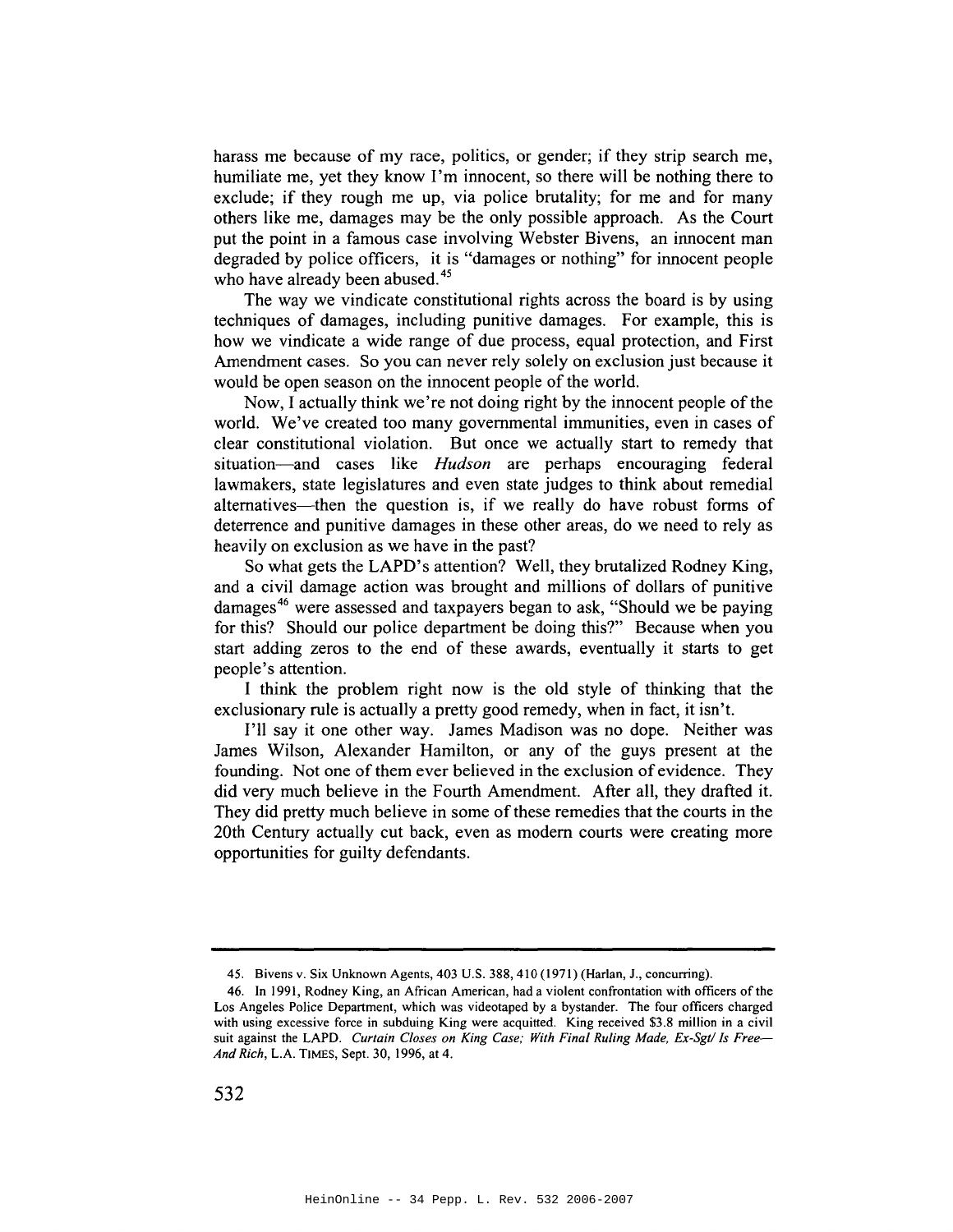DAVID G. SAVAGE: If you were on the Court would you---

AKHIL REED AMAR: God forbid.

DAVID G. SAVAGE: Would you vote to overturn the exclusionary rule and assume states are going to come up with remedies, or would you just talk about it and say that maybe someday—you know, this is really not a good remedy-someday we ought to do something. I mean, should the Court overturn the exclusionary rule and allow states, or say to states, "Hey, you ought to come up with a better remedy"?

AKHIL REED AMAR: So let's rewrite the question in a way focusing not on what 1would do but what a proper Court should do, a Roberts Court, a Court that believes in a certain kind of judicial restraint. First, note that judicial restraint can come in different ways. If you're restrained vis-à-vis the Constitution, you just say that the Constitution actually doesn't require exclusion. It really doesn't. This was a made-up judicial rule, and so we should abandon it because we are imposing a rule on states and the federal government that just ain't in the Constitution. That's one aspect of judicial restraint.

But Chief Justice Roberts says, "Well, you know, precedent and gradualism are also important and I don't want to preside over radical changes in a standard operating procedure."<sup>47</sup> Thus, there are distinguished proponents of both versions of judicial restraint. Some people say, "It's the Constitution and we have to follow it and that's it," and other people say, "Precedent is important too, and gradualism is important as well."

The *Hudson* case, it seems to me, blends in both versions of judicial restraint. I know my old boss Steve Breyer would totally disagree with me. He dissented in the case. But as I see it, while Justice Scalia hints in the opinion at the lack of strong constitutional foundations in the exclusionary rule, all he does is simply begin a process by which exclusion will be whittled down in some cases and other remedial schemes will start to build up.

Ultimately, not a lot was actually done in *Hudson.* It was very subtle, and it's possible over the next decade we'll see a little bit less exclusion and a little bit more use of other remedial mechanisms. In my view that would

*<sup>47.</sup> Confirmation Hearing on Nomination ofJohn Roberts, Jr. to be ChiefJustice ofthe United States Before S. Comm. on the Judiciary, 109<sup>th</sup> Cong. (2005) (statement of John Roberts, Chief* Justice of the Supreme Court nominee).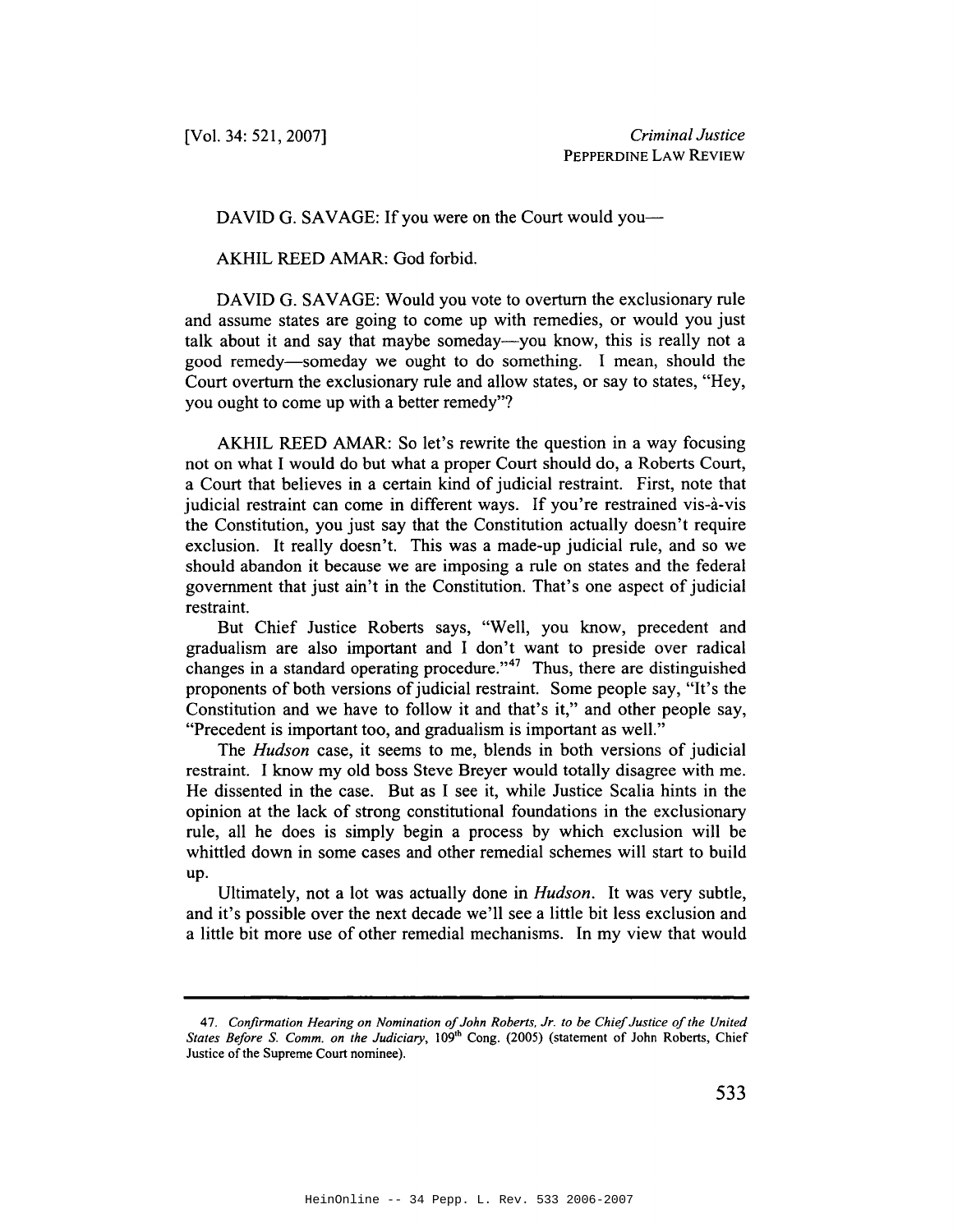be good trade-off if it could be done. I'm sure, however, that Erwin thinks that that would not be a good trade-off.

## AUDIENCE QUESTIONS FACILITATED BY PROFESSOR MCGOLDRICK

PROFESSOR McGOLDRICK: One student asks, "Is it not true that the *Hudson* case will lead to more violations of the knock and announce rule, more imperialistic tactics?"

AKHIL REED AMAR: Imagine you're the cop, and you're going to bust in or not. I'd want you, in fact, to try to think about what's the likelihood that you are going to be busting in on an innocent woman in her nightgown, because that's actually where the Fourth Amendment harm would be most severe.

If the likelihood of that is zero, well, then if you did bust in ten seconds too soon, I'm not sure what the harm would be. You would simply be finding the cocaine ten seconds earlier than otherwise. Let's be clear what we're talking about here. That's all that happens when you don't wait for ten seconds in the case of guilty defendants who don't raise any special claim of nightgown-like privacy.

Now, I'd want you (the cop) to actually be thinking about, "Well, this person may seem guilty, but he's also likely to be in his underwear." Guilty people might be in their underwear, too, and guilty people have constitutional rights the same as anyone else-but no more. Exclusion should not be some special get-out-of-jail-free card. I'd want anyone, guilty or innocent, to be able to say, "You intruded on my privacy. There was a harm when you failed to wait the ten seconds, and here's what the harm was."

In *Hudson,* I didn't quite see what the harm was because they just found the cocaine ten seconds earlier than they otherwise would have and there was apparently no underwear issue. But in a case where people are busted in upon in ways that do violate their privacy and dignity, there might be serious harm, and I'd want the cops to really think about, anticipate that and be ever more careful if there's any possibility of that. And damage actionsespecially if the law provides for sufficient punitive damages—do begin to get the cops' attention, as well as the attention of the police departments if their budgets are being devoted to paying off damage awards rather than paying for good police work.